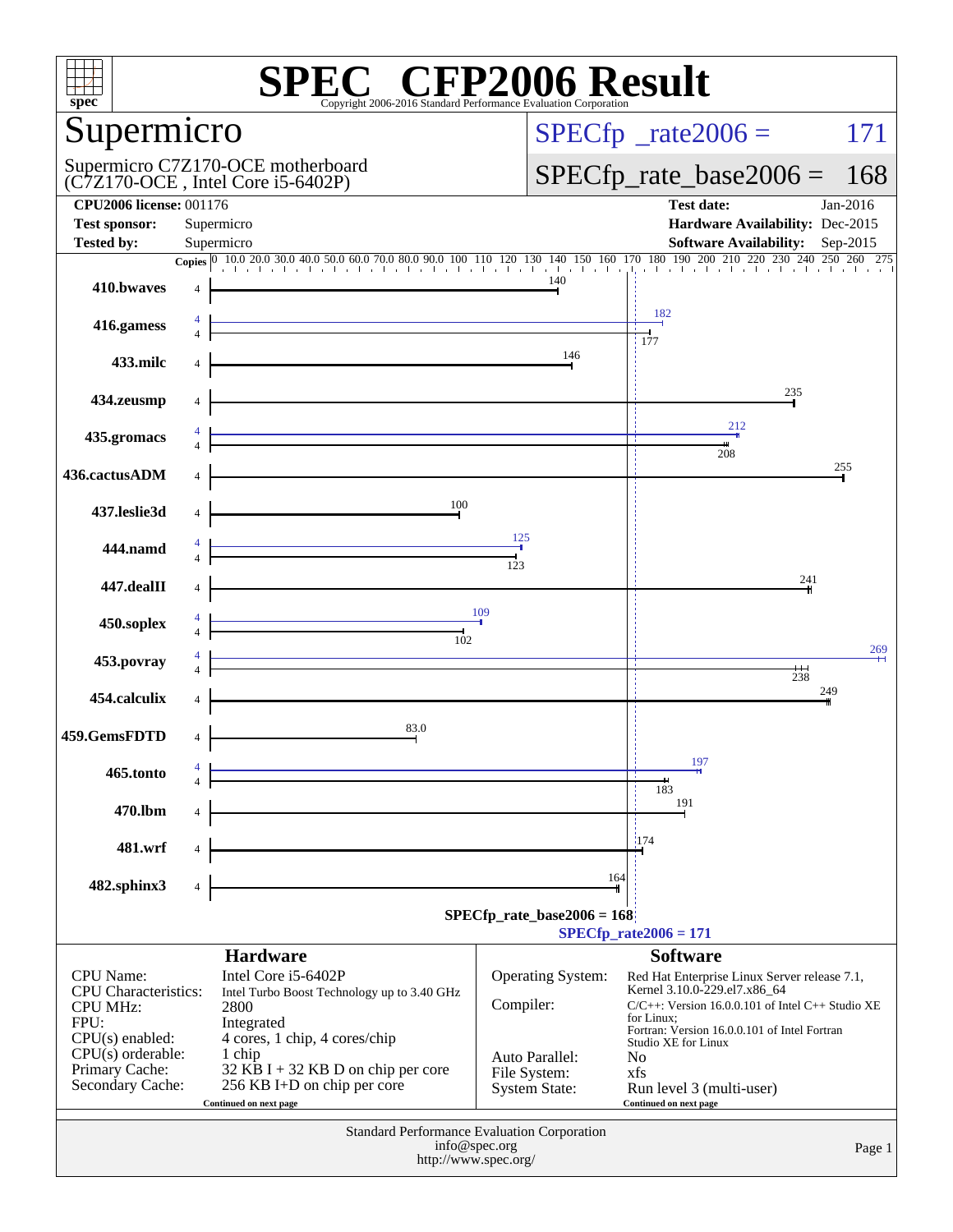

## Supermicro

(C7Z170-OCE , Intel Core i5-6402P) Supermicro C7Z170-OCE motherboard

#### $SPECfp_rate2006 = 171$  $SPECfp_rate2006 = 171$

#### [SPECfp\\_rate\\_base2006 =](http://www.spec.org/auto/cpu2006/Docs/result-fields.html#SPECfpratebase2006) 168

| <b>CPU2006 license: 001176</b>                                             |                                                                                                                                                |                                                            | <b>Test date:</b><br>$Jan-2016$             |
|----------------------------------------------------------------------------|------------------------------------------------------------------------------------------------------------------------------------------------|------------------------------------------------------------|---------------------------------------------|
| <b>Test sponsor:</b>                                                       | Supermicro                                                                                                                                     |                                                            | Hardware Availability: Dec-2015             |
| <b>Tested by:</b>                                                          | Supermicro                                                                                                                                     |                                                            | <b>Software Availability:</b><br>$Sep-2015$ |
| L3 Cache:<br>Other Cache:<br>Memory:<br>Disk Subsystem:<br>Other Hardware: | $6 \text{ MB I+D}$ on chip per chip<br>None<br>16 GB (4 x 4 GB 1Rx8 PC4-2800R-U, running at 2133<br>$MHz$ )<br>1 x 200 GB SATA III SSD<br>None | <b>Base Pointers:</b><br>Peak Pointers:<br>Other Software: | $32/64$ -bit<br>$32/64$ -bit<br>None        |

| <b>Results Table</b> |               |                |       |                |             |                |       |                |                |              |                |              |                |              |
|----------------------|---------------|----------------|-------|----------------|-------------|----------------|-------|----------------|----------------|--------------|----------------|--------------|----------------|--------------|
|                      | <b>Base</b>   |                |       |                | <b>Peak</b> |                |       |                |                |              |                |              |                |              |
| <b>Benchmark</b>     | <b>Copies</b> | <b>Seconds</b> | Ratio | <b>Seconds</b> | Ratio       | <b>Seconds</b> | Ratio | <b>Copies</b>  | <b>Seconds</b> | <b>Ratio</b> | <b>Seconds</b> | <b>Ratio</b> | <b>Seconds</b> | <b>Ratio</b> |
| 410.bwayes           |               | 389            | 140   | 389            | 140         | 388            | 140   |                | <u>389</u>     | <b>140</b>   | 389            | 140          | 388            | 140          |
| 416.gamess           | 4             | 442            | 177   | 442            | 177         | 442            | 177   |                | 430            | 182          | 430            | 182          | 430            | 182          |
| $433$ .milc          | 4             | 252            | 146   | 252            | 146         | 253            | 145   |                | 252            | 146          | 252            | 146          | 253            | 145          |
| 434.zeusmp           | 4             | 155            | 235   | 155            | 235         | 155            | 235   | Δ              | 155            | 235          | 155            | 235          | 155            | 235          |
| 435.gromacs          | 4             | 137            | 209   | 137            | 208         | 138            | 207   | 4              | 134            | 213          | 135            | 212          | 135            | 212          |
| 436.cactusADM        | 4             | 188            | 255   | 187            | 255         | 187            | 255   | 4              | 188            | 255          | 187            | 255          | 187            | 255          |
| 437.leslie3d         | 4             | 375            | 100   | 375            | 100         | 375            | 100   |                | 375            | <b>100</b>   | 375            | 100          | 375            | 100          |
| 444.namd             | 4             | 261            | 123   | 260            | 123         | 261            | 123   |                | 257            | 125          | 256            | <u>125</u>   | 256            | 125          |
| 447.dealII           | 4             | 190            | 241   | 190            | 241         | 189            | 242   | Δ              | <b>190</b>     | 241          | 190            | 241          | 189            | 242          |
| 450.soplex           | 4             | 327            | 102   | 327            | 102         | 327            | 102   | 4              | 306            | 109          | 305            | 109          | 307            | 109          |
| $453$ .povray        | 4             | 90.2           | 236   | 88.4           | 241         | 89.4           | 238   | $\overline{4}$ | 78.2           | 272          | 79.0           | 269          | 79.0           | 269          |
| 454.calculix         | 4             | 132            | 250   | <u>132</u>     | 249         | 133            | 249   |                | 132            | 250          | <b>132</b>     | 249          | 133            | 249          |
| 459.GemsFDTD         | 4             | 513            | 82.7  | 511            | 83.0        | 512            | 83.0  |                | 513            | 82.7         | 511            | 83.0         | 512            | 83.0         |
| 465.tonto            | 4             | 213            | 185   | 215            | 183         | 215            | 183   | Δ              | 201            | 196          | 199            | 197          | 199            | 198          |
| 470.1bm              | 4             | 287            | 191   | 287            | 191         | 287            | 191   | 4              | 287            | 191          | 287            | 191          | 287            | 191          |
| 481.wrf              | 4             | 257            | 174   | 256            | 174         | 257            | 174   | 4              | 257            | 174          | 256            | 174          | 257            | 174          |
| $482$ .sphinx $3$    | 4             | 474            | 164   | 474            | 164         | 476            | 164   | 4              | 474            | 164          | 474            | 164          | 476            | 164          |

Results appear in the [order in which they were run.](http://www.spec.org/auto/cpu2006/Docs/result-fields.html#RunOrder) Bold underlined text [indicates a median measurement.](http://www.spec.org/auto/cpu2006/Docs/result-fields.html#Median)

#### **[Submit Notes](http://www.spec.org/auto/cpu2006/Docs/result-fields.html#SubmitNotes)**

 The taskset mechanism was used to bind copies to processors. The config file option 'submit' was used to generate taskset commands to bind each copy to a specific processor. For details, please see the config file.

#### **[Operating System Notes](http://www.spec.org/auto/cpu2006/Docs/result-fields.html#OperatingSystemNotes)**

Stack size set to unlimited using "ulimit -s unlimited"

#### **[Platform Notes](http://www.spec.org/auto/cpu2006/Docs/result-fields.html#PlatformNotes)**

 As tested, the system used a Supermicro CSE-743TQ-1200B-SQ chassis. The chassis is configured with a PWS-1K25P-PQ power supply, 1 SNK-P0051AP4 heatsink, as well as 1 FAN-0103L4 rear fan and 2 FAN-0104L4 chassis fan. Continued on next page

> Standard Performance Evaluation Corporation [info@spec.org](mailto:info@spec.org) <http://www.spec.org/>

Page 2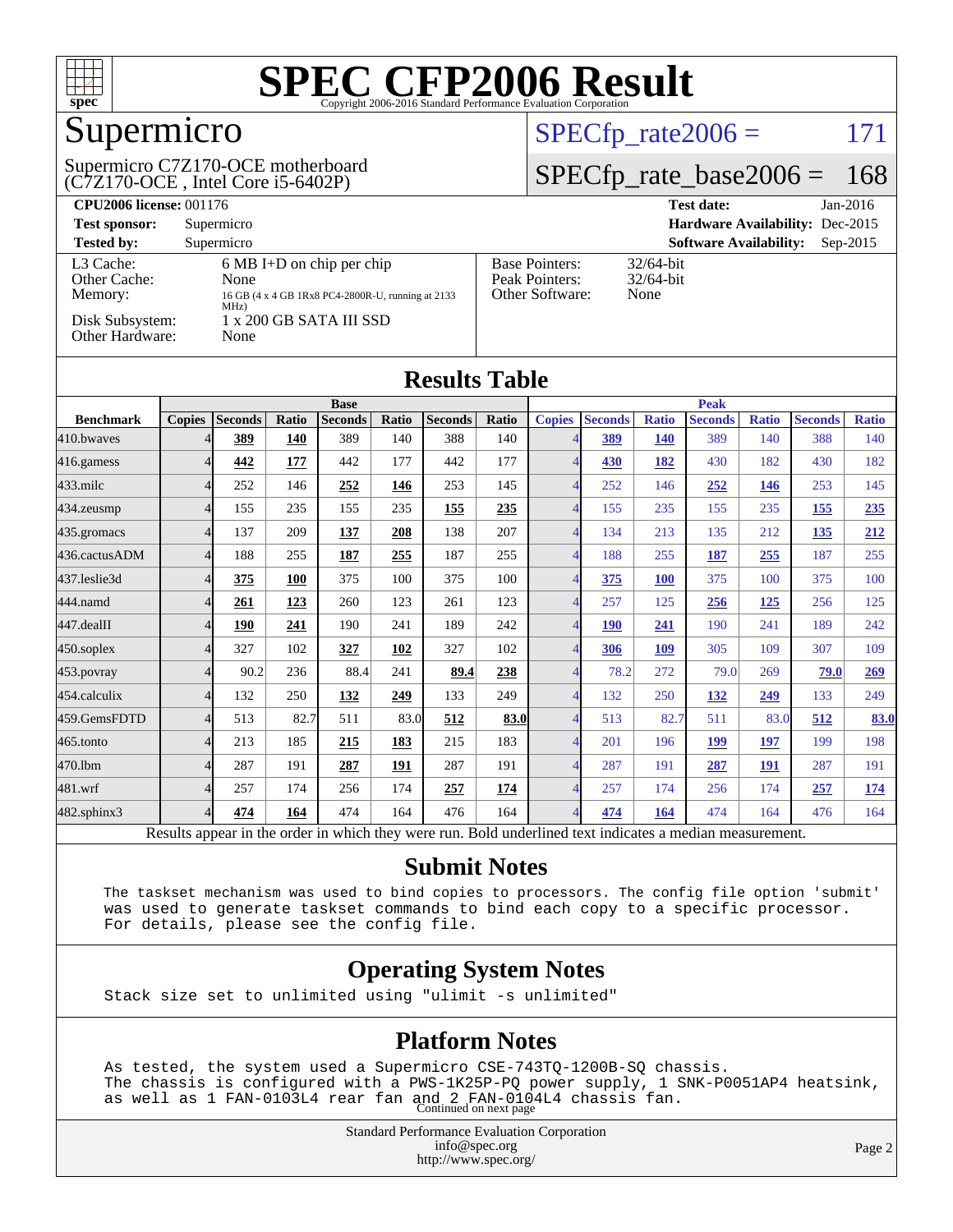

#### Supermicro

 $SPECfp_rate2006 = 171$  $SPECfp_rate2006 = 171$ 

(C7Z170-OCE , Intel Core i5-6402P) Supermicro C7Z170-OCE motherboard

[SPECfp\\_rate\\_base2006 =](http://www.spec.org/auto/cpu2006/Docs/result-fields.html#SPECfpratebase2006) 168

**[CPU2006 license:](http://www.spec.org/auto/cpu2006/Docs/result-fields.html#CPU2006license)** 001176 **[Test date:](http://www.spec.org/auto/cpu2006/Docs/result-fields.html#Testdate)** Jan-2016 **[Test sponsor:](http://www.spec.org/auto/cpu2006/Docs/result-fields.html#Testsponsor)** Supermicro **[Hardware Availability:](http://www.spec.org/auto/cpu2006/Docs/result-fields.html#HardwareAvailability)** Dec-2015 **[Tested by:](http://www.spec.org/auto/cpu2006/Docs/result-fields.html#Testedby)** Supermicro **Supermicro [Software Availability:](http://www.spec.org/auto/cpu2006/Docs/result-fields.html#SoftwareAvailability)** Sep-2015

#### **[Platform Notes \(Continued\)](http://www.spec.org/auto/cpu2006/Docs/result-fields.html#PlatformNotes)**

Standard Performance Evaluation Corporation [info@spec.org](mailto:info@spec.org) <http://www.spec.org/> Page 3 Sysinfo program /usr/cpu2006/config/sysinfo.rev6914 \$Rev: 6914 \$ \$Date:: 2014-06-25 #\$ e3fbb8667b5a285932ceab81e28219e1 running on C7Z170-01 Sat Jan 23 13:19:14 2016 This section contains SUT (System Under Test) info as seen by some common utilities. To remove or add to this section, see: <http://www.spec.org/cpu2006/Docs/config.html#sysinfo> From /proc/cpuinfo model name : Intel(R) Core(TM) i5-6402P CPU @ 2.80GHz 1 "physical id"s (chips) 4 "processors" cores, siblings (Caution: counting these is hw and system dependent. The following excerpts from /proc/cpuinfo might not be reliable. Use with caution.) cpu cores : 4 siblings : 4 physical 0: cores 0 1 2 3 cache size : 6144 KB From /proc/meminfo MemTotal: 16206608 kB HugePages\_Total: 0 Hugepagesize: 2048 kB From /etc/\*release\* /etc/\*version\* os-release: NAME="Red Hat Enterprise Linux Server" VERSION="7.1 (Maipo)" ID="rhel" ID\_LIKE="fedora" VERSION\_ID="7.1" PRETTY\_NAME="Red Hat Enterprise Linux Server 7.1 (Maipo)" ANSI\_COLOR="0;31" CPE\_NAME="cpe:/o:redhat:enterprise\_linux:7.1:GA:server" redhat-release: Red Hat Enterprise Linux Server release 7.1 (Maipo) system-release: Red Hat Enterprise Linux Server release 7.1 (Maipo) system-release-cpe: cpe:/o:redhat:enterprise\_linux:7.1:ga:server uname -a: Linux C7Z170-01 3.10.0-229.el7.x86\_64 #1 SMP Thu Jan 29 18:37:38 EST 2015 x86\_64 x86\_64 x86\_64 GNU/Linux run-level 3 Jan 22 22:34 SPEC is set to: /usr/cpu2006<br>Filesystem Type Size Type Size Used Avail Use% Mounted on<br>xfs 183G 32G 151G 18% / /dev/sda2 xfs 183G 32G 151G 18% / Additional information from dmidecode: Warning: Use caution when you interpret this section. The 'dmidecode' program reads system data which is "intended to allow hardware to be accurately Continued on next page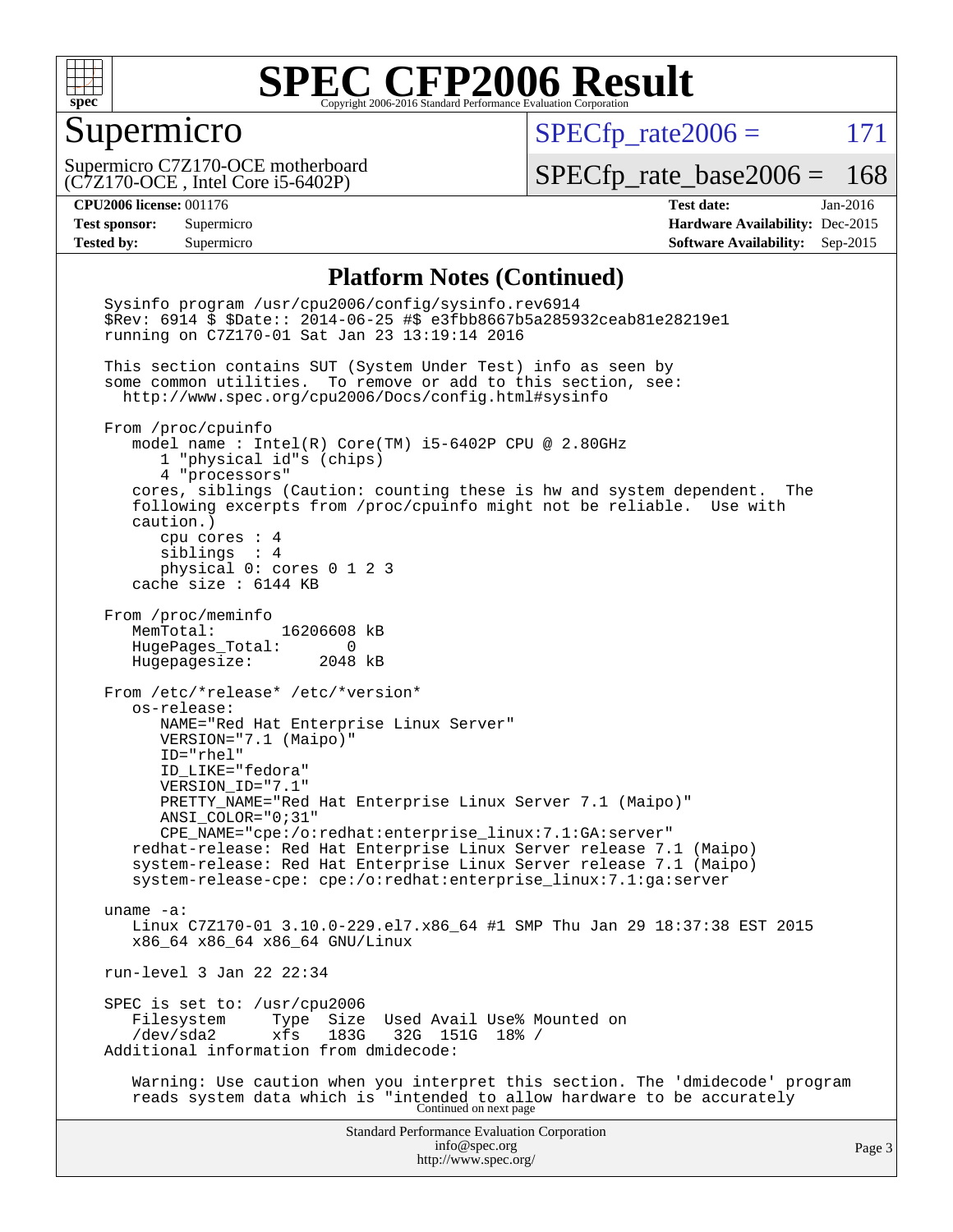

#### Supermicro

 $SPECTp\_rate2006 = 171$ 

(C7Z170-OCE , Intel Core i5-6402P) Supermicro C7Z170-OCE motherboard [SPECfp\\_rate\\_base2006 =](http://www.spec.org/auto/cpu2006/Docs/result-fields.html#SPECfpratebase2006) 168

**[Tested by:](http://www.spec.org/auto/cpu2006/Docs/result-fields.html#Testedby)** Supermicro **Supermicro [Software Availability:](http://www.spec.org/auto/cpu2006/Docs/result-fields.html#SoftwareAvailability)** Sep-2015

**[CPU2006 license:](http://www.spec.org/auto/cpu2006/Docs/result-fields.html#CPU2006license)** 001176 **[Test date:](http://www.spec.org/auto/cpu2006/Docs/result-fields.html#Testdate)** Jan-2016 **[Test sponsor:](http://www.spec.org/auto/cpu2006/Docs/result-fields.html#Testsponsor)** Supermicro **[Hardware Availability:](http://www.spec.org/auto/cpu2006/Docs/result-fields.html#HardwareAvailability)** Dec-2015

#### **[Platform Notes \(Continued\)](http://www.spec.org/auto/cpu2006/Docs/result-fields.html#PlatformNotes)**

 determined", but the intent may not be met, as there are frequent changes to hardware, firmware, and the "DMTF SMBIOS" standard.

 BIOS American Megatrends Inc. 1.0a 01/08/2016 Memory: 4x 0420 F4-2800C16-4GRK 4 GB 1 rank 2133 MHz

(End of data from sysinfo program)

#### **[General Notes](http://www.spec.org/auto/cpu2006/Docs/result-fields.html#GeneralNotes)**

Environment variables set by runspec before the start of the run: LD LIBRARY PATH = "/usr/cpu2006/libs/32:/usr/cpu2006/libs/64:/usr/cpu2006/sh"

 Binaries compiled on a system with 1x Intel Core i5-4670K CPU + 32GB memory using RedHat EL 7.1 Transparent Huge Pages enabled with: echo always > /sys/kernel/mm/transparent\_hugepage/enabled

**[Base Compiler Invocation](http://www.spec.org/auto/cpu2006/Docs/result-fields.html#BaseCompilerInvocation)**

[C benchmarks](http://www.spec.org/auto/cpu2006/Docs/result-fields.html#Cbenchmarks):  $\frac{1}{2}$  cc  $-$  m64

[C++ benchmarks:](http://www.spec.org/auto/cpu2006/Docs/result-fields.html#CXXbenchmarks) [icpc -m64](http://www.spec.org/cpu2006/results/res2016q1/cpu2006-20160125-38762.flags.html#user_CXXbase_intel_icpc_64bit_bedb90c1146cab66620883ef4f41a67e)

[Fortran benchmarks](http://www.spec.org/auto/cpu2006/Docs/result-fields.html#Fortranbenchmarks): [ifort -m64](http://www.spec.org/cpu2006/results/res2016q1/cpu2006-20160125-38762.flags.html#user_FCbase_intel_ifort_64bit_ee9d0fb25645d0210d97eb0527dcc06e)

[Benchmarks using both Fortran and C](http://www.spec.org/auto/cpu2006/Docs/result-fields.html#BenchmarksusingbothFortranandC): [icc -m64](http://www.spec.org/cpu2006/results/res2016q1/cpu2006-20160125-38762.flags.html#user_CC_FCbase_intel_icc_64bit_0b7121f5ab7cfabee23d88897260401c) [ifort -m64](http://www.spec.org/cpu2006/results/res2016q1/cpu2006-20160125-38762.flags.html#user_CC_FCbase_intel_ifort_64bit_ee9d0fb25645d0210d97eb0527dcc06e)

#### **[Base Portability Flags](http://www.spec.org/auto/cpu2006/Docs/result-fields.html#BasePortabilityFlags)**

| 410.bwaves: - DSPEC CPU LP64                 |  |
|----------------------------------------------|--|
| 416.gamess: -DSPEC_CPU_LP64                  |  |
| 433.milc: -DSPEC CPU LP64                    |  |
| 434.zeusmp: -DSPEC_CPU_LP64                  |  |
| 435.gromacs: -DSPEC_CPU_LP64 -nofor_main     |  |
| 436.cactusADM: - DSPEC CPU LP64 - nofor main |  |
| 437.leslie3d: -DSPEC_CPU_LP64                |  |
| 444.namd: - DSPEC CPU LP64                   |  |
| 447.dealII: -DSPEC CPU LP64                  |  |
| 450.soplex: -DSPEC_CPU_LP64                  |  |
| 453.povray: -DSPEC CPU LP64                  |  |

Continued on next page

Standard Performance Evaluation Corporation [info@spec.org](mailto:info@spec.org) <http://www.spec.org/>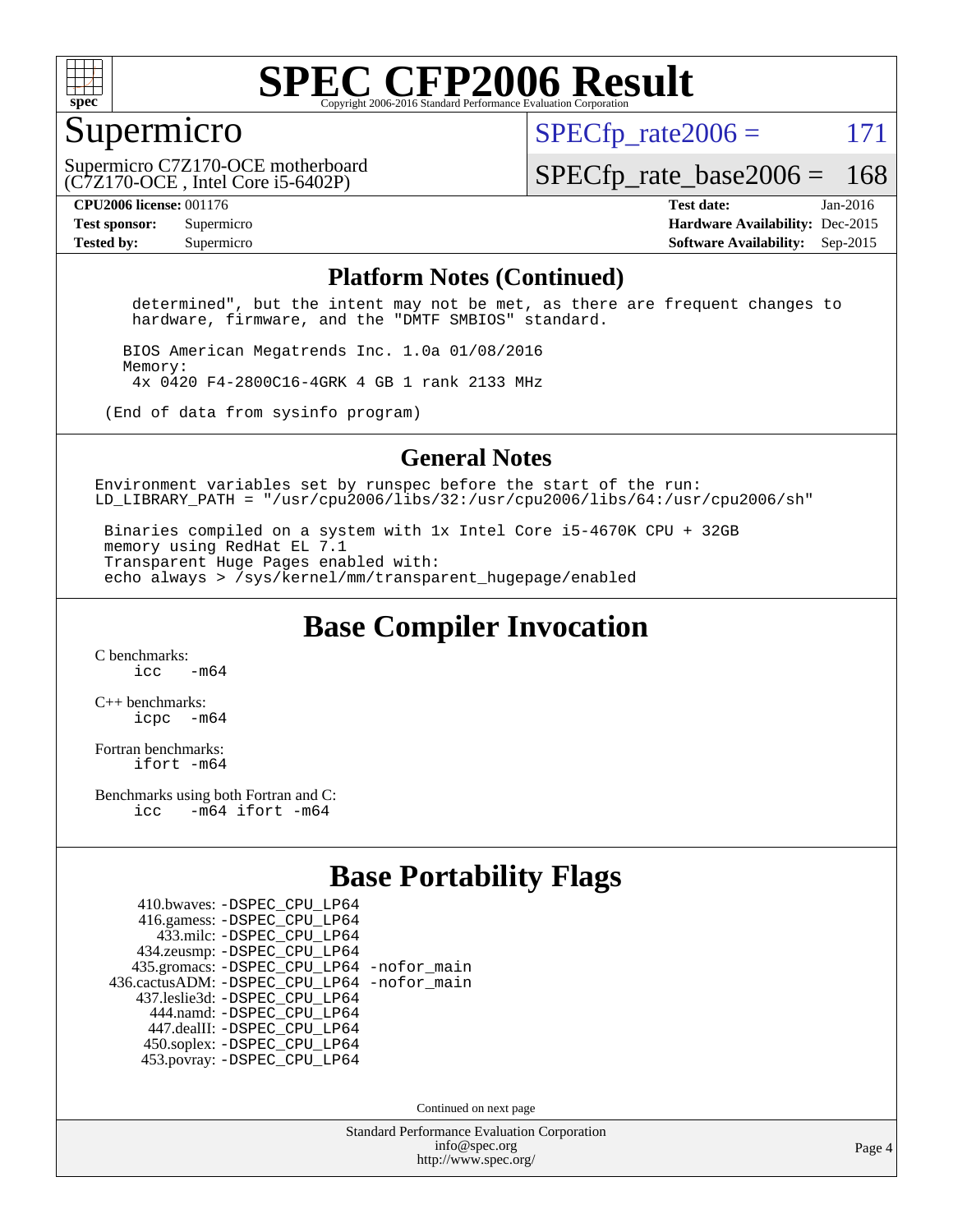

#### Supermicro

 $SPECTp\_rate2006 = 171$ 

(C7Z170-OCE , Intel Core i5-6402P) Supermicro C7Z170-OCE motherboard

[SPECfp\\_rate\\_base2006 =](http://www.spec.org/auto/cpu2006/Docs/result-fields.html#SPECfpratebase2006) 168

**[CPU2006 license:](http://www.spec.org/auto/cpu2006/Docs/result-fields.html#CPU2006license)** 001176 **[Test date:](http://www.spec.org/auto/cpu2006/Docs/result-fields.html#Testdate)** Jan-2016 **[Test sponsor:](http://www.spec.org/auto/cpu2006/Docs/result-fields.html#Testsponsor)** Supermicro **[Hardware Availability:](http://www.spec.org/auto/cpu2006/Docs/result-fields.html#HardwareAvailability)** Dec-2015 **[Tested by:](http://www.spec.org/auto/cpu2006/Docs/result-fields.html#Testedby)** Supermicro **Supermicro [Software Availability:](http://www.spec.org/auto/cpu2006/Docs/result-fields.html#SoftwareAvailability)** Sep-2015

## **[Base Portability Flags \(Continued\)](http://www.spec.org/auto/cpu2006/Docs/result-fields.html#BasePortabilityFlags)**

 454.calculix: [-DSPEC\\_CPU\\_LP64](http://www.spec.org/cpu2006/results/res2016q1/cpu2006-20160125-38762.flags.html#suite_basePORTABILITY454_calculix_DSPEC_CPU_LP64) [-nofor\\_main](http://www.spec.org/cpu2006/results/res2016q1/cpu2006-20160125-38762.flags.html#user_baseLDPORTABILITY454_calculix_f-nofor_main) 459.GemsFDTD: [-DSPEC\\_CPU\\_LP64](http://www.spec.org/cpu2006/results/res2016q1/cpu2006-20160125-38762.flags.html#suite_basePORTABILITY459_GemsFDTD_DSPEC_CPU_LP64) 465.tonto: [-DSPEC\\_CPU\\_LP64](http://www.spec.org/cpu2006/results/res2016q1/cpu2006-20160125-38762.flags.html#suite_basePORTABILITY465_tonto_DSPEC_CPU_LP64) 470.lbm: [-DSPEC\\_CPU\\_LP64](http://www.spec.org/cpu2006/results/res2016q1/cpu2006-20160125-38762.flags.html#suite_basePORTABILITY470_lbm_DSPEC_CPU_LP64) 481.wrf: [-DSPEC\\_CPU\\_LP64](http://www.spec.org/cpu2006/results/res2016q1/cpu2006-20160125-38762.flags.html#suite_basePORTABILITY481_wrf_DSPEC_CPU_LP64) [-DSPEC\\_CPU\\_CASE\\_FLAG](http://www.spec.org/cpu2006/results/res2016q1/cpu2006-20160125-38762.flags.html#b481.wrf_baseCPORTABILITY_DSPEC_CPU_CASE_FLAG) [-DSPEC\\_CPU\\_LINUX](http://www.spec.org/cpu2006/results/res2016q1/cpu2006-20160125-38762.flags.html#b481.wrf_baseCPORTABILITY_DSPEC_CPU_LINUX) 482.sphinx3: [-DSPEC\\_CPU\\_LP64](http://www.spec.org/cpu2006/results/res2016q1/cpu2006-20160125-38762.flags.html#suite_basePORTABILITY482_sphinx3_DSPEC_CPU_LP64)

## **[Base Optimization Flags](http://www.spec.org/auto/cpu2006/Docs/result-fields.html#BaseOptimizationFlags)**

[C benchmarks](http://www.spec.org/auto/cpu2006/Docs/result-fields.html#Cbenchmarks):

[-xCORE-AVX2](http://www.spec.org/cpu2006/results/res2016q1/cpu2006-20160125-38762.flags.html#user_CCbase_f-xAVX2_5f5fc0cbe2c9f62c816d3e45806c70d7) [-ipo](http://www.spec.org/cpu2006/results/res2016q1/cpu2006-20160125-38762.flags.html#user_CCbase_f-ipo) [-O3](http://www.spec.org/cpu2006/results/res2016q1/cpu2006-20160125-38762.flags.html#user_CCbase_f-O3) [-no-prec-div](http://www.spec.org/cpu2006/results/res2016q1/cpu2006-20160125-38762.flags.html#user_CCbase_f-no-prec-div) [-opt-prefetch](http://www.spec.org/cpu2006/results/res2016q1/cpu2006-20160125-38762.flags.html#user_CCbase_f-opt-prefetch) [-auto-p32](http://www.spec.org/cpu2006/results/res2016q1/cpu2006-20160125-38762.flags.html#user_CCbase_f-auto-p32) [-ansi-alias](http://www.spec.org/cpu2006/results/res2016q1/cpu2006-20160125-38762.flags.html#user_CCbase_f-ansi-alias)

 $C_{++}$  benchmarks: [-xCORE-AVX2](http://www.spec.org/cpu2006/results/res2016q1/cpu2006-20160125-38762.flags.html#user_CXXbase_f-xAVX2_5f5fc0cbe2c9f62c816d3e45806c70d7) [-ipo](http://www.spec.org/cpu2006/results/res2016q1/cpu2006-20160125-38762.flags.html#user_CXXbase_f-ipo) [-O3](http://www.spec.org/cpu2006/results/res2016q1/cpu2006-20160125-38762.flags.html#user_CXXbase_f-O3) [-no-prec-div](http://www.spec.org/cpu2006/results/res2016q1/cpu2006-20160125-38762.flags.html#user_CXXbase_f-no-prec-div) [-opt-prefetch](http://www.spec.org/cpu2006/results/res2016q1/cpu2006-20160125-38762.flags.html#user_CXXbase_f-opt-prefetch) [-auto-p32](http://www.spec.org/cpu2006/results/res2016q1/cpu2006-20160125-38762.flags.html#user_CXXbase_f-auto-p32) [-ansi-alias](http://www.spec.org/cpu2006/results/res2016q1/cpu2006-20160125-38762.flags.html#user_CXXbase_f-ansi-alias)

[Fortran benchmarks](http://www.spec.org/auto/cpu2006/Docs/result-fields.html#Fortranbenchmarks):

[-xCORE-AVX2](http://www.spec.org/cpu2006/results/res2016q1/cpu2006-20160125-38762.flags.html#user_FCbase_f-xAVX2_5f5fc0cbe2c9f62c816d3e45806c70d7) [-ipo](http://www.spec.org/cpu2006/results/res2016q1/cpu2006-20160125-38762.flags.html#user_FCbase_f-ipo) [-O3](http://www.spec.org/cpu2006/results/res2016q1/cpu2006-20160125-38762.flags.html#user_FCbase_f-O3) [-no-prec-div](http://www.spec.org/cpu2006/results/res2016q1/cpu2006-20160125-38762.flags.html#user_FCbase_f-no-prec-div) [-opt-prefetch](http://www.spec.org/cpu2006/results/res2016q1/cpu2006-20160125-38762.flags.html#user_FCbase_f-opt-prefetch)

[Benchmarks using both Fortran and C](http://www.spec.org/auto/cpu2006/Docs/result-fields.html#BenchmarksusingbothFortranandC): [-xCORE-AVX2](http://www.spec.org/cpu2006/results/res2016q1/cpu2006-20160125-38762.flags.html#user_CC_FCbase_f-xAVX2_5f5fc0cbe2c9f62c816d3e45806c70d7) [-ipo](http://www.spec.org/cpu2006/results/res2016q1/cpu2006-20160125-38762.flags.html#user_CC_FCbase_f-ipo) [-O3](http://www.spec.org/cpu2006/results/res2016q1/cpu2006-20160125-38762.flags.html#user_CC_FCbase_f-O3) [-no-prec-div](http://www.spec.org/cpu2006/results/res2016q1/cpu2006-20160125-38762.flags.html#user_CC_FCbase_f-no-prec-div) [-opt-prefetch](http://www.spec.org/cpu2006/results/res2016q1/cpu2006-20160125-38762.flags.html#user_CC_FCbase_f-opt-prefetch) [-auto-p32](http://www.spec.org/cpu2006/results/res2016q1/cpu2006-20160125-38762.flags.html#user_CC_FCbase_f-auto-p32) [-ansi-alias](http://www.spec.org/cpu2006/results/res2016q1/cpu2006-20160125-38762.flags.html#user_CC_FCbase_f-ansi-alias)

### **[Peak Compiler Invocation](http://www.spec.org/auto/cpu2006/Docs/result-fields.html#PeakCompilerInvocation)**

[C benchmarks](http://www.spec.org/auto/cpu2006/Docs/result-fields.html#Cbenchmarks):  $-m64$ 

[C++ benchmarks \(except as noted below\):](http://www.spec.org/auto/cpu2006/Docs/result-fields.html#CXXbenchmarksexceptasnotedbelow) [icpc -m64](http://www.spec.org/cpu2006/results/res2016q1/cpu2006-20160125-38762.flags.html#user_CXXpeak_intel_icpc_64bit_bedb90c1146cab66620883ef4f41a67e)

450.soplex: [icpc -m32 -L/opt/intel/compilers\\_and\\_libraries\\_2016/linux/compiler/lib/ia32\\_lin](http://www.spec.org/cpu2006/results/res2016q1/cpu2006-20160125-38762.flags.html#user_peakCXXLD450_soplex_intel_icpc_b4f50a394bdb4597aa5879c16bc3f5c5)

[Fortran benchmarks](http://www.spec.org/auto/cpu2006/Docs/result-fields.html#Fortranbenchmarks): [ifort -m64](http://www.spec.org/cpu2006/results/res2016q1/cpu2006-20160125-38762.flags.html#user_FCpeak_intel_ifort_64bit_ee9d0fb25645d0210d97eb0527dcc06e)

[Benchmarks using both Fortran and C](http://www.spec.org/auto/cpu2006/Docs/result-fields.html#BenchmarksusingbothFortranandC): [icc -m64](http://www.spec.org/cpu2006/results/res2016q1/cpu2006-20160125-38762.flags.html#user_CC_FCpeak_intel_icc_64bit_0b7121f5ab7cfabee23d88897260401c) [ifort -m64](http://www.spec.org/cpu2006/results/res2016q1/cpu2006-20160125-38762.flags.html#user_CC_FCpeak_intel_ifort_64bit_ee9d0fb25645d0210d97eb0527dcc06e)

### **[Peak Portability Flags](http://www.spec.org/auto/cpu2006/Docs/result-fields.html#PeakPortabilityFlags)**

410.bwaves: [-DSPEC\\_CPU\\_LP64](http://www.spec.org/cpu2006/results/res2016q1/cpu2006-20160125-38762.flags.html#suite_peakPORTABILITY410_bwaves_DSPEC_CPU_LP64)

Continued on next page

Standard Performance Evaluation Corporation [info@spec.org](mailto:info@spec.org) <http://www.spec.org/>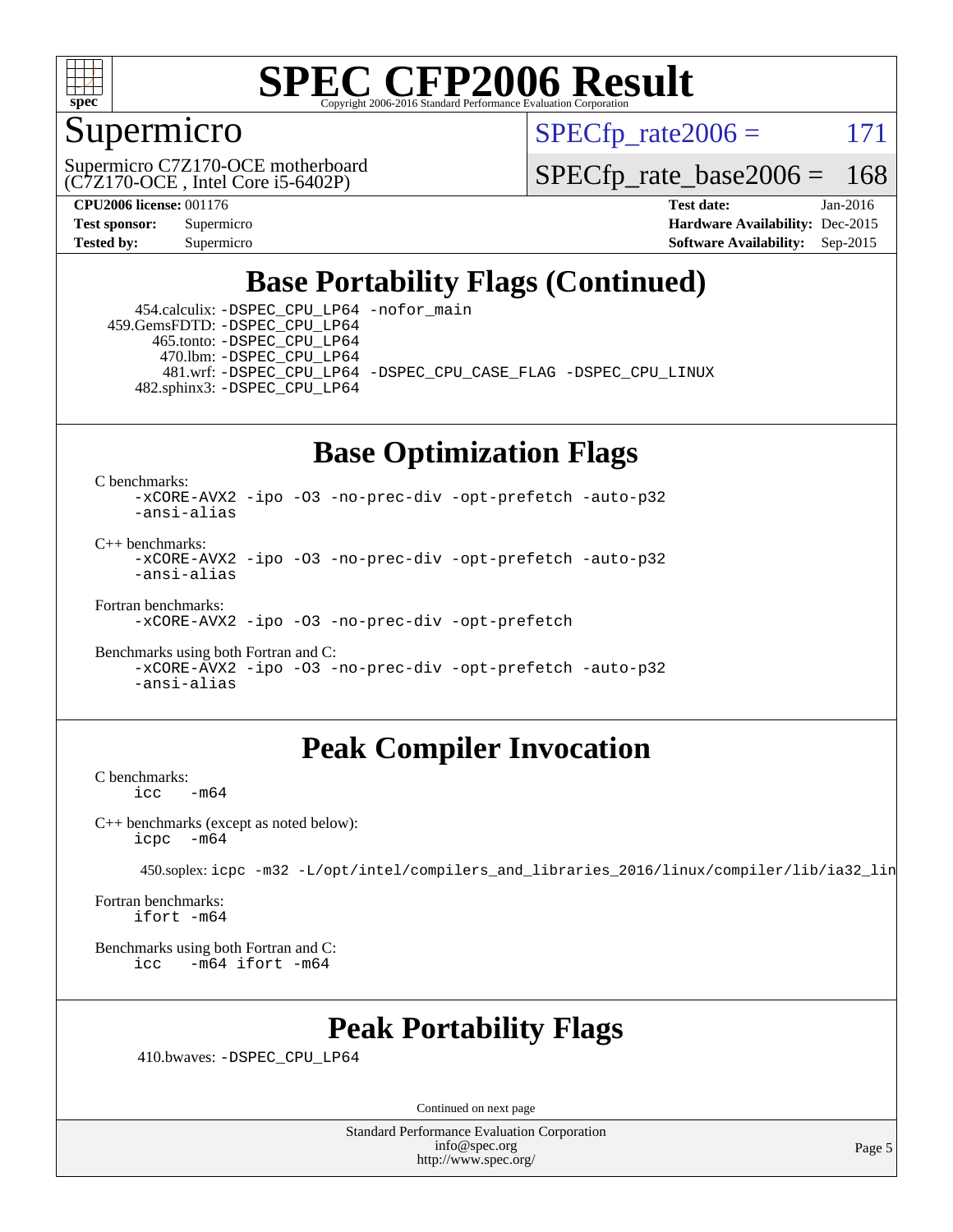

## Supermicro

 $SPECTp\_rate2006 = 171$ 

(C7Z170-OCE , Intel Core i5-6402P) Supermicro C7Z170-OCE motherboard

[SPECfp\\_rate\\_base2006 =](http://www.spec.org/auto/cpu2006/Docs/result-fields.html#SPECfpratebase2006) 168

| <b>Test sponsor:</b> | Supermicro |
|----------------------|------------|
| Tested by:           | Supermicro |

**[CPU2006 license:](http://www.spec.org/auto/cpu2006/Docs/result-fields.html#CPU2006license)** 001176 **[Test date:](http://www.spec.org/auto/cpu2006/Docs/result-fields.html#Testdate)** Jan-2016 **[Hardware Availability:](http://www.spec.org/auto/cpu2006/Docs/result-fields.html#HardwareAvailability)** Dec-2015 **[Software Availability:](http://www.spec.org/auto/cpu2006/Docs/result-fields.html#SoftwareAvailability)** Sep-2015

## **[Peak Portability Flags \(Continued\)](http://www.spec.org/auto/cpu2006/Docs/result-fields.html#PeakPortabilityFlags)**

| 416.gamess: -DSPEC_CPU_LP64                                    |
|----------------------------------------------------------------|
| 433.milc: -DSPEC CPU LP64                                      |
| 434.zeusmp: -DSPEC_CPU_LP64                                    |
| 435.gromacs: -DSPEC_CPU_LP64 -nofor_main                       |
| 436.cactusADM: -DSPEC CPU LP64 -nofor main                     |
| 437.leslie3d: -DSPEC CPU LP64                                  |
| 444.namd: -DSPEC CPU LP64                                      |
| 447.dealII: -DSPEC_CPU LP64                                    |
| 450.soplex: -D_FILE_OFFSET_BITS=64                             |
| 453.povray: -DSPEC_CPU_LP64                                    |
| 454.calculix: -DSPEC CPU LP64 -nofor main                      |
| 459.GemsFDTD: -DSPEC CPU LP64                                  |
| 465.tonto: -DSPEC CPU LP64                                     |
| 470.1bm: - DSPEC CPU LP64                                      |
| 481.wrf: -DSPEC_CPU_LP64 -DSPEC_CPU_CASE_FLAG -DSPEC_CPU_LINUX |
| 482.sphinx3: -DSPEC_CPU_LP64                                   |

## **[Peak Optimization Flags](http://www.spec.org/auto/cpu2006/Docs/result-fields.html#PeakOptimizationFlags)**

[C benchmarks](http://www.spec.org/auto/cpu2006/Docs/result-fields.html#Cbenchmarks):

```
 433.milc: basepeak = yes
   470.lbm: basepeak = yes
482.sphinx3: basepeak = yes
```
#### [C++ benchmarks:](http://www.spec.org/auto/cpu2006/Docs/result-fields.html#CXXbenchmarks)

```
 444.namd: -xCORE-AVX2(pass 2) -prof-gen:threadsafe(pass 1)
       -no-prec-div(pass 2)-par-num-threads=1(pass 1) -prof-use(pass 2) -fno-alias
       -auto-ilp32
```

```
 447.dealII: basepeak = yes
```

```
 450.soplex: -xCORE-AVX2(pass 2) -prof-gen:threadsafe(pass 1)
          -i\text{po}(pass 2) -\overset{\sim}{O}3(pass 2)-no-prec-div(pass 2)
          -par-num-threads=1(pass 1) -prof-use(pass 2)
          -opt-malloc-options=3
```

```
 453.povray: -xCORE-AVX2(pass 2) -prof-gen:threadsafe(pass 1)
          -ipo(pass 2) -O3(pass 2) -no-prec-div(pass 2)
          -par-num-threads=1(pass 1) -prof-use(pass 2) -unroll4
          -ansi-alias
```
[Fortran benchmarks](http://www.spec.org/auto/cpu2006/Docs/result-fields.html#Fortranbenchmarks):

Continued on next page

```
Standard Performance Evaluation Corporation
             info@spec.org
           http://www.spec.org/
```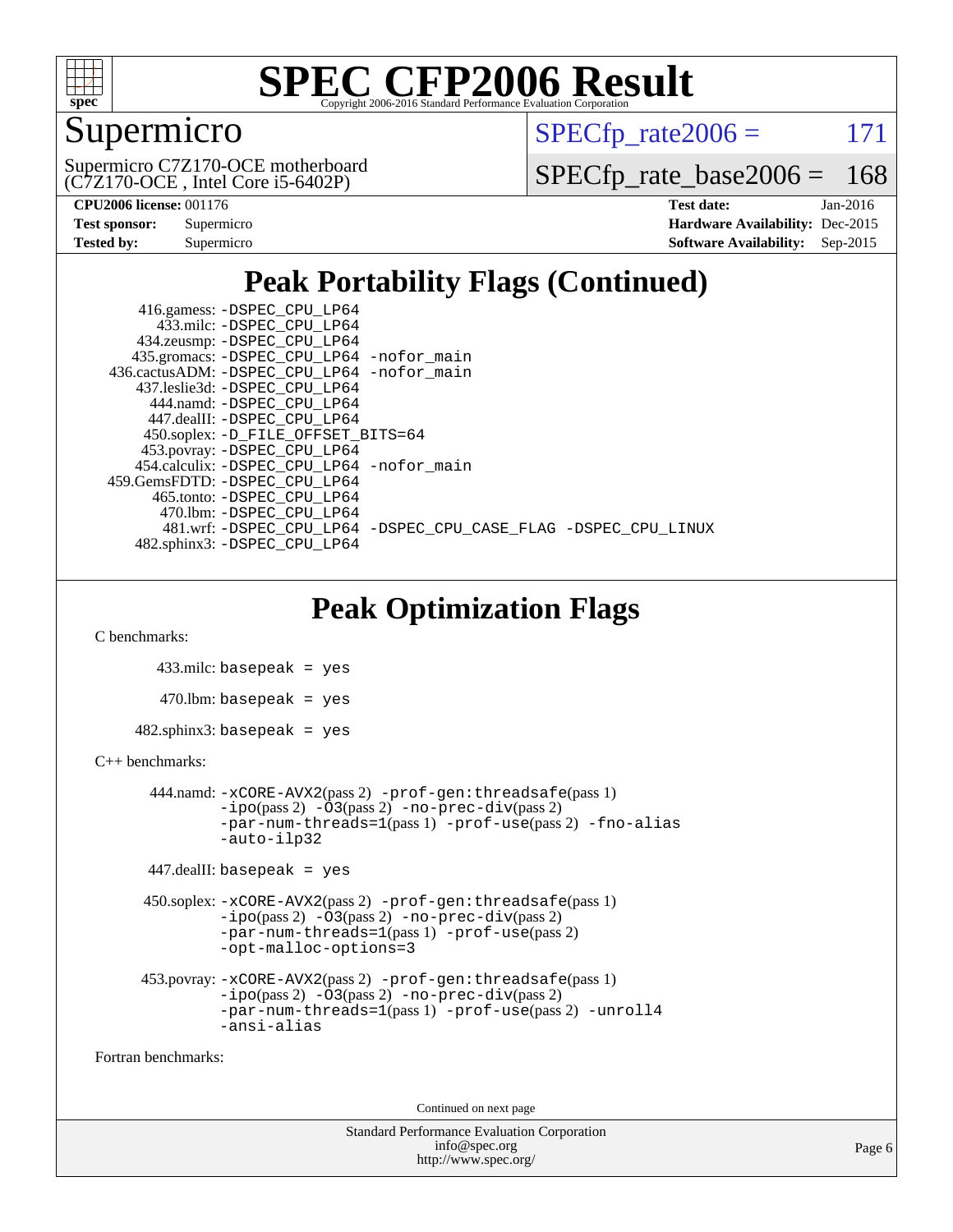

Supermicro

 $SPECTp\_rate2006 = 171$ 

(C7Z170-OCE , Intel Core i5-6402P) Supermicro C7Z170-OCE motherboard [SPECfp\\_rate\\_base2006 =](http://www.spec.org/auto/cpu2006/Docs/result-fields.html#SPECfpratebase2006) 168

**[CPU2006 license:](http://www.spec.org/auto/cpu2006/Docs/result-fields.html#CPU2006license)** 001176 **[Test date:](http://www.spec.org/auto/cpu2006/Docs/result-fields.html#Testdate)** Jan-2016 **[Test sponsor:](http://www.spec.org/auto/cpu2006/Docs/result-fields.html#Testsponsor)** Supermicro **[Hardware Availability:](http://www.spec.org/auto/cpu2006/Docs/result-fields.html#HardwareAvailability)** Dec-2015 **[Tested by:](http://www.spec.org/auto/cpu2006/Docs/result-fields.html#Testedby)** Supermicro **[Software Availability:](http://www.spec.org/auto/cpu2006/Docs/result-fields.html#SoftwareAvailability)** Sep-2015

## **[Peak Optimization Flags \(Continued\)](http://www.spec.org/auto/cpu2006/Docs/result-fields.html#PeakOptimizationFlags)**

```
410.bwaves: basepeak = yes 416.gamess: -xCORE-AVX2(pass 2) -prof-gen:threadsafe(pass 1)
                  -i\text{po}(pass 2) -03(pass 2)-no-prec-div(pass 2)
                  -par-num-threads=1(pass 1) -prof-use(pass 2) -unroll2
                  -inline-level=0 -scalar-rep-
         434.zeusmp: basepeak = yes
        437.leslie3d: basepeak = yes
     459.GemsFDTD: basepeak = yes
           465.tonto: -xCORE-AVX2(pass 2) -prof-gen:threadsafe(pass 1)
                  -no-prec-div(pass 2)-par-num-threads=1(pass 1) -prof-use(pass 2) -unroll4 -auto
                  -inline-calloc -opt-malloc-options=3
   Benchmarks using both Fortran and C: 
        435.gromacs: -xCORE-AVX2(pass 2) -prof-gen:threadsafe(pass 1)
                  -i\text{po}(pass 2) -03(pass 2)-no-prec-div(pass 2)
                  -par-num-threads=1(pass 1) -prof-use(pass 2) -opt-prefetch
                  -auto-ilp32
     436.cactusADM: basepeak = yes
       454.calculix: basepeak = yes
           481.wrf: basepeak = yes
                       The flags files that were used to format this result can be browsed at
http://www.spec.org/cpu2006/flags/Intel-ic16.0-official-linux64.html
http://www.spec.org/cpu2006/flags/Supermicro-Platform-Settings-V1.2-revH.html
```
You can also download the XML flags sources by saving the following links: <http://www.spec.org/cpu2006/flags/Intel-ic16.0-official-linux64.xml> <http://www.spec.org/cpu2006/flags/Supermicro-Platform-Settings-V1.2-revH.xml>